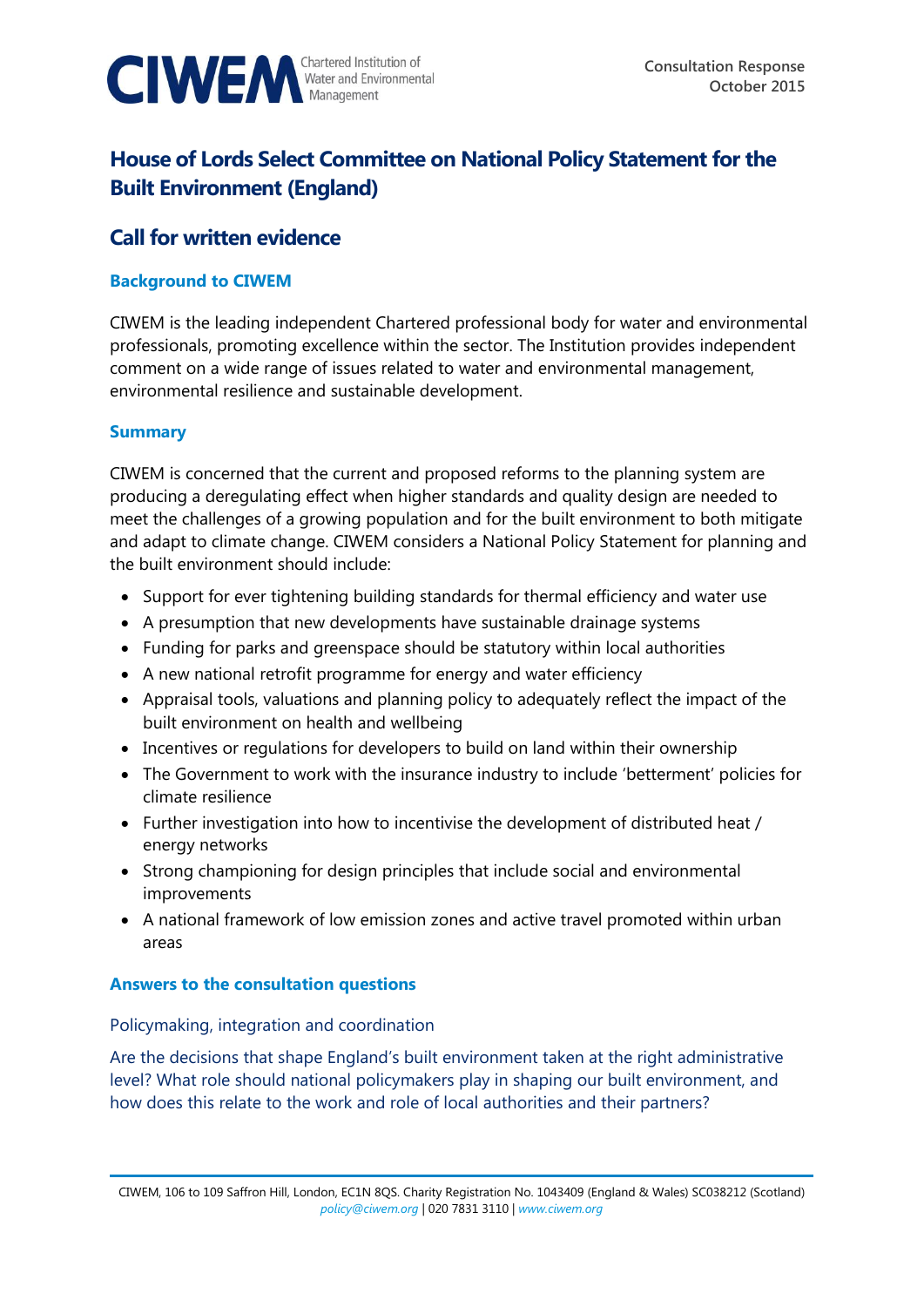- 1. National planning policy should establish the guiding principles, so that local authorities can develop tailored Local Plans to reflect local needs. Neighbourhood plans allow for further local input. However the main issue in shaping the built environment is that local authorities are under increasing financial pressure, which is only going to increase, and do not have the resources to cope in their planning departments. There is evidence that the Planning Inspectorate has required Local Plans to be re-consulted on when national policy (not legislation) has changed, which can prove to be a very costly exercise and results in the plan being stripped of detail required to ensure a high quality built environment, rather than updated with re-consultation.
- 2. There is a concern that Permitted Development rights (that is, without planning permission) are extending and the Housing Bill will deregulate this further. This takes decision making away from the Local Authority. There is also a risk that in some areas of the built environment that Local Enterprise Partnerships may have too large an influence on neighbourhood plans and skew development towards business interests over those of the community.
- 3. Overall there is a lack of strategic perspective in England on decisions about resource use and ecosystems beyond the local level, such as renewable energy, waste policy, river catchment management (affecting the downstream built environment), integrated transport and green infrastructure. Some of this is left to local authorities to plan for and others are overridden nationally. There is a contradiction in some aspects of planning policy with local communities able to veto wind farms developments but unable to block hydraulic fracturing developments. The two should be more closely aligned to avoid contention and provide genuine local engagement.

How well is policy coordinated across those Government departments that have a role to play in matters such as housing, design, transport, infrastructure, sustainability and heritage? How could integration and coordination be improved?

- 4. From an outsider's perspective it appears that matters are not well joined up in Government. For example there are multiple savings that can be derived from proper planning such as, improved public and mental health (reducing costs to the NHS), mitigation and adaptation to climate change and social inclusion which decrease costs to the public purse in the long term.
- 5. Integration is difficult in any realm, however there could be a place for a cross department panel or similar to provide the holistic view. Design and sustainability professionals specialising in built environment should be included.

#### National policy for planning and the built environment

Does the National Planning Policy Framework (NPPF) provide sufficient policy guidance for those involved in planning, developing and protecting the built and natural environment? Are some factors within the NPPF more important than others? If so, what should be prioritised and why?

6. The NPPF provides the minimum in policy guidance for those involved in planning, developing and protecting the built and natural environment. It relies upon Local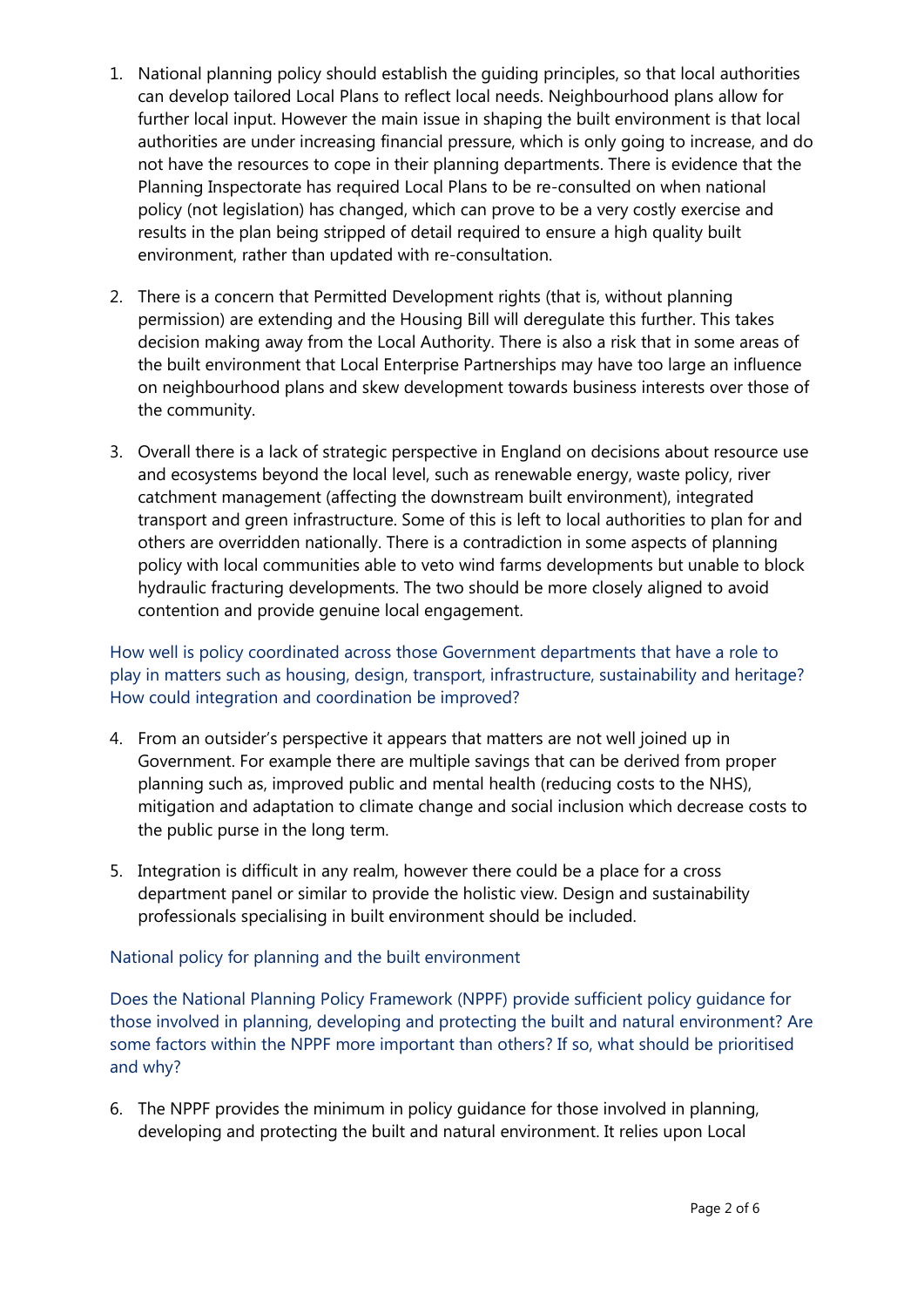Planning Authorities having in place a Local Plan and a planning department that is adequately resourced and skilled to provide more robust guidance and planning control.

Is national planning policy in England lacking a spatial perspective? What would be the effects of introducing a spatial element to national policy?

- 7. Planning policy does not lack a spatial perspective as it is plan-led, however this relies upon all the plans being in place. The NPPF is not spatial in itself. Local planning authorities are best placed to create the spatial perspective as they have the local knowledge necessary.
- 8. It could certainly be said that a strategic rather than spatial perspective is lacking in England. Matters that require a broader outlook such as climate change adaptation, ecological networks, infrastructure projects and energy are difficult to integrate within and between Local Plans without an overarching spatial plan.

# Is there an optimum timescale for planning our future built environment needs and requirements? How far ahead should those involved in the development of planning and built environment policy be looking?

9. Planning practice guidance states that Local plans should have a 15 year time horizon and be kept up to date. We agree with this, however ideally there needs to be a strategic assessment above the local scale to ensure that we can adapt to new risks as they appear and address issues of national importance. Rather than setting a specific time horizon, planning for future built environment needs should build in resilience to future financial, political, and environmental shocks. In this way the built environment can be flexible to different situations that may arise in the future.

# Buildings and places: New and old

What role should the Government play in seeking to address current issues of housing supply? Are further interventions, properly coordinated at central Government level, required? What will be the likely effect upon housing supply of recent reforms proposed for the planning system?

- 10. The forthcoming Housing Bill aims to drive housing development on brownfield land both through the Starter Homes programme and a statutory register of brownfield sites where local development orders can be made. There is a worry that in a bid to cut costs (developments will be exempt from financial commitments (Section 106 agreements and the Community Infrastructure Levy) and weaker building standards adopted), the Starter Homes scheme may result in inadequate housing and areas with improper services and infrastructure. New homes should be built to be more resilient and higher efficiency standards for water and energy.
- 11. The Housing Bill will effectively give automatic permission on brownfield sites identified in the register through Local Development Orders. The government expects to see Local Development Orders in place for homes on more than 90% of brownfield land suitable for new housing by 2020. The Royal Town Planning Institute notes<sup>i</sup> that imposing LDO requirements would be likely to slow down progress and implementing unused planning consents would do more to increase brownfield housing. The Government needs to outline whether land affected by contamination will be included on the brownfield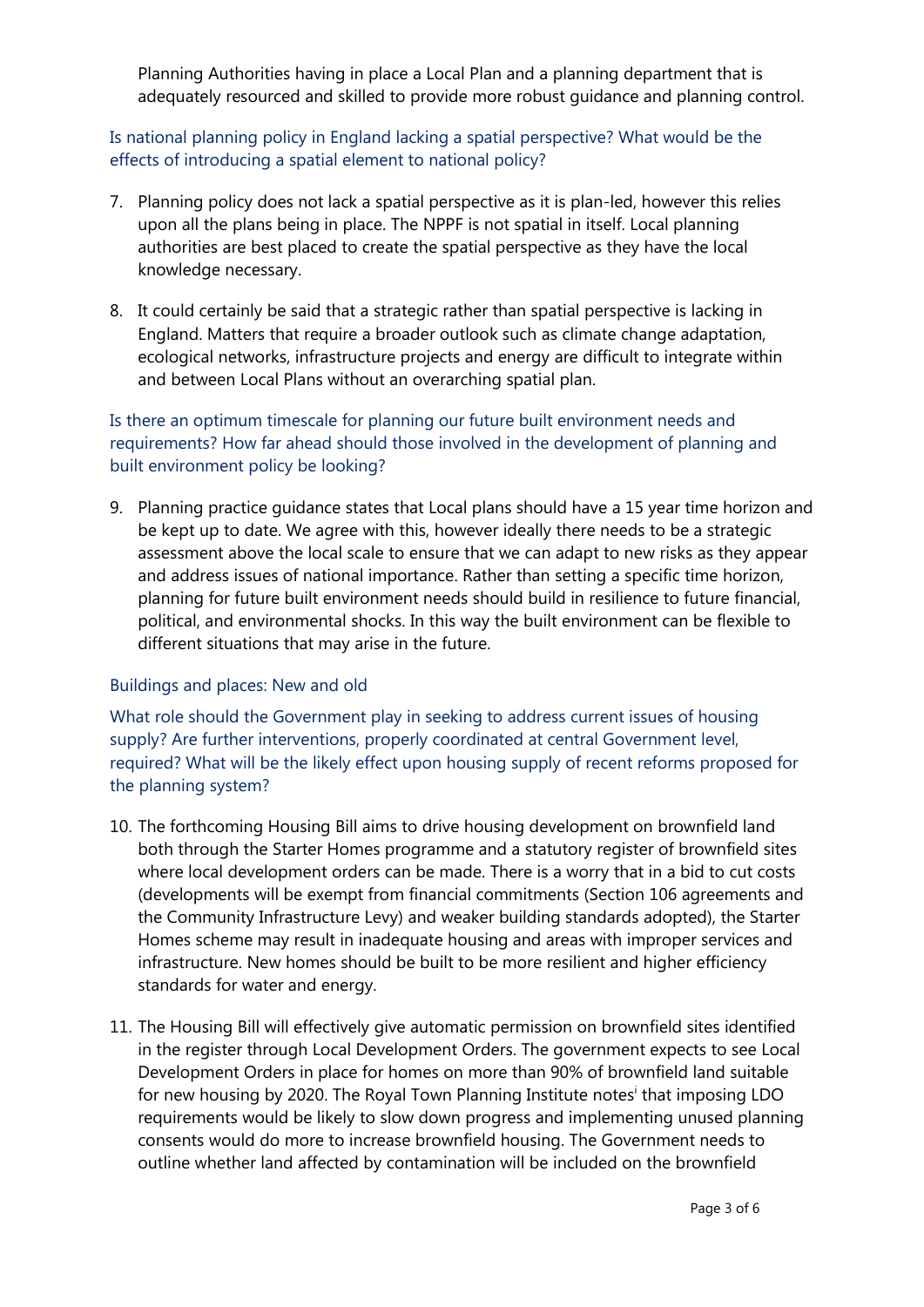register as this will have implications for environmental and public health (see also answer to question 9 on skills).

How do we develop built environments which are sustainable and resilient, and what role should the Government play in any such undertaking? Will existing buildings and places be able to adapt to changing needs and circumstances in the years to come? How can the best use of existing housing stock and built environment assets be made?

- 12. Planning policy and building standards are the best way to make built environments sustainable and resilient. As some of the measures are costly in the short term (though not over the lifetime) developers are less inclined to include them unless they are made compulsory.
- 13. Communicating the benefits of sustainable and resilient buildings to people is key in ensuring these techniques are adopted, and government has a role here. People are much more likely to change their behaviour when they feel connected, for example, if they have their own solar panels they will be more likely to use their energy at times of the day when it is sunny and energy is in surplus. Education can also drive an improvement as people demand more sustainable and resilient homes and products that meet high standards for efficiency.
- 14. It is of great concern that the requirement to meet various levels of the Code for Sustainable Homes has been removed as this was driving positive change in delivering low carbon homes. Building standards need to be regularly tightened to increase change, for water and energy efficiency. It is also worrying to see that some domestic and nondomestic buildings are currently being built to 2006 Building Regulations because the development of these sites were started then.
- 15. It is easier to put in place measures when homes are being built. Installing water tanks beneath new homes to collect and reuse rainwater would reduce the impact on the water environment especially in the south east where there is water scarcity. This would be a fairly minimal capital cost but would need to be put in the planning conditions of large developments to ensure uptake. Only exemplar developments are currently doing this when it should be becoming mainstreamed.
- 16. The government could also work with the insurance industry to explore how 'betterment' policies can be included to increase resilience. For example when a home is being refurbished following a flood, the insurance should pay to make sure it is more resilient to future incidents, with resistant flooring and electrics being moved above the water line. This change would mean that future insurance claims would be less.
- 17. Given that heating homes is a large contributor to England's carbon dioxide emissions much more needs to be done to improve energy efficiency. The existing housing stock will need to be tackled by a successor scheme to the Green Deal which incentivises improvements. Whilst this has been a success for the private rented sector, lessons need to be learned as to why uptake was not greater in the wider population.
- 18. Local authorities need to be resourced to be able to put in place measures that increase the resilience of the wider community such as green infrastructure and sustainable drainage systems. More strategic sustainability issues can be solved locally such as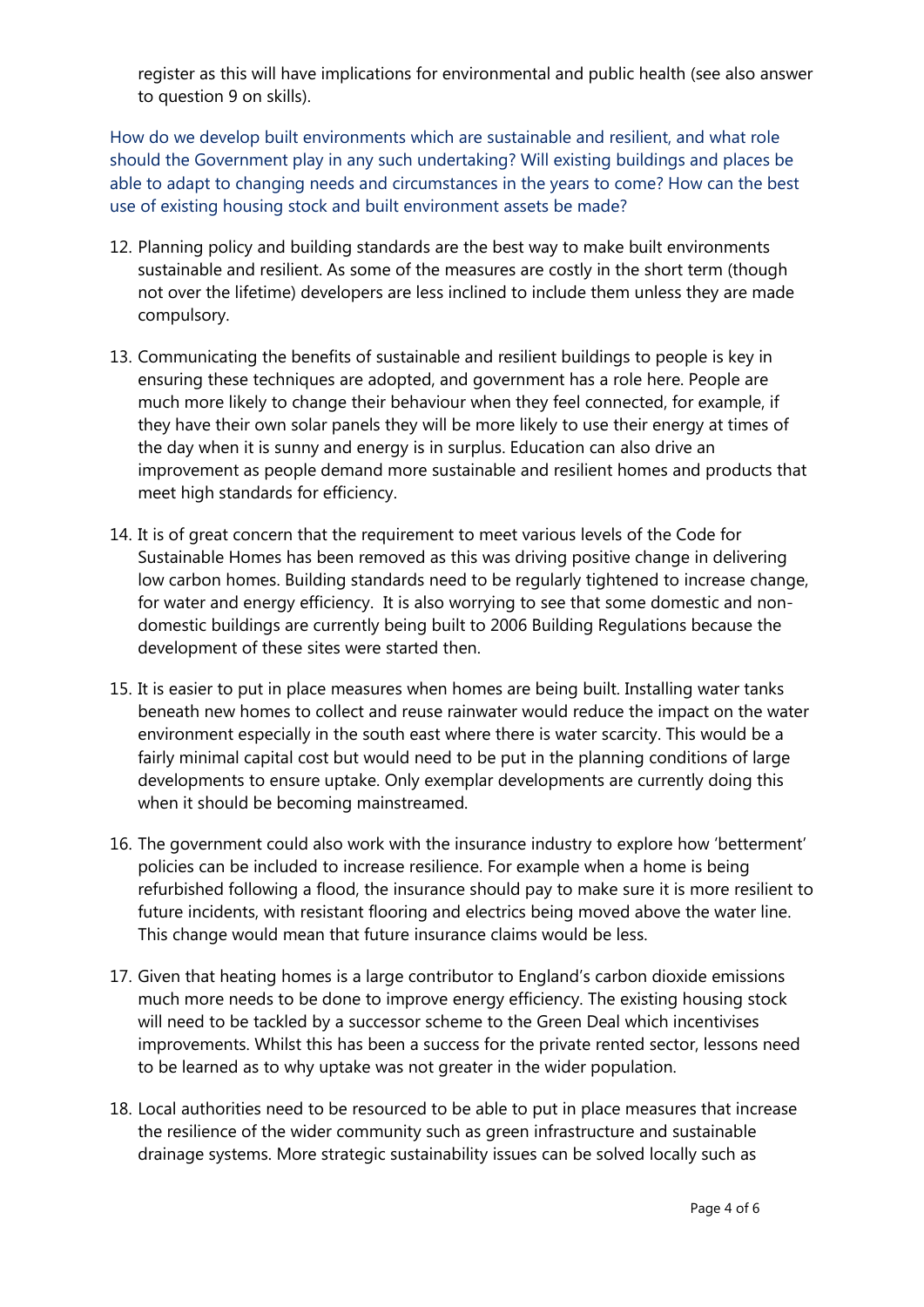putting in place decentralised energy providing homes with heat that would otherwise go to waste. Most energy is imported into cities where it could be produced and distributed locally.

## Skills and design

Do the professions involved in this area (e.g. planners, surveyors, architects, engineers etc.) have the skills adequately to consider the built environment in a holistic manner? How could we begin to address any skills issues? Do local authorities have access to the skills and resources required to plan, shape and manage the built environment in their areas?

- 19. The skills are available however they tend to be in consultancies rather than local authorities. There is no problem in this, however it means that local authorities need to have the resources to pay for these services.
- 20. There need to be more sustainability professionals with a built environment focus in design teams within consultancies. There are currently a lot of professionals in this area however they are not used in all projects as they are seen as an added cost. Without standards such as the Code for Sustainable Homes, they will be used even less in housing projects.
- 21. The Government's plans to increase the redevelopment of brownfield land may include areas affected by contamination which presents a risk to a range of receptors including humans, ecosystems, water quality, and property including crops and animals. Dealing with contaminated or derelict landholdings requires many technical skills, not least in dealing with regulatory and operational requirements. On any individual site, there may be only a single pollutant linkage or there may be several. To ensure technical skill and competence, a person qualified by Chartership through a relevant professional body should be used.

# Are we using the right tools and techniques to promote high quality design and 'placemaking' at the national level? How could national leadership on these matters be enhanced?

- 22. The Code for Sustainable Homes encouraged better quality design in housing. It is difficult to see how standards will improve without this driver. The Building Regulations still offer some good practice, however some Building Control Officers do not look the developments in a holistic way, they just compare the regulations and compliance. On a building scale, more integrated tools and techniques should be used, such as Building information modelling (BIM).
- 23. National standards and leadership will be needed with strong championing for design principles that include social and environmental improvements.

#### Community involvement and community impact

Do those involved in delivering and managing our built environment, including decisionmakers and developers, take sufficient account of the way in which the built environment affects those who live and work within it? How could we improve consideration of the impacts of the built environment upon the mental and physical health of users, and upon behaviours within communities?